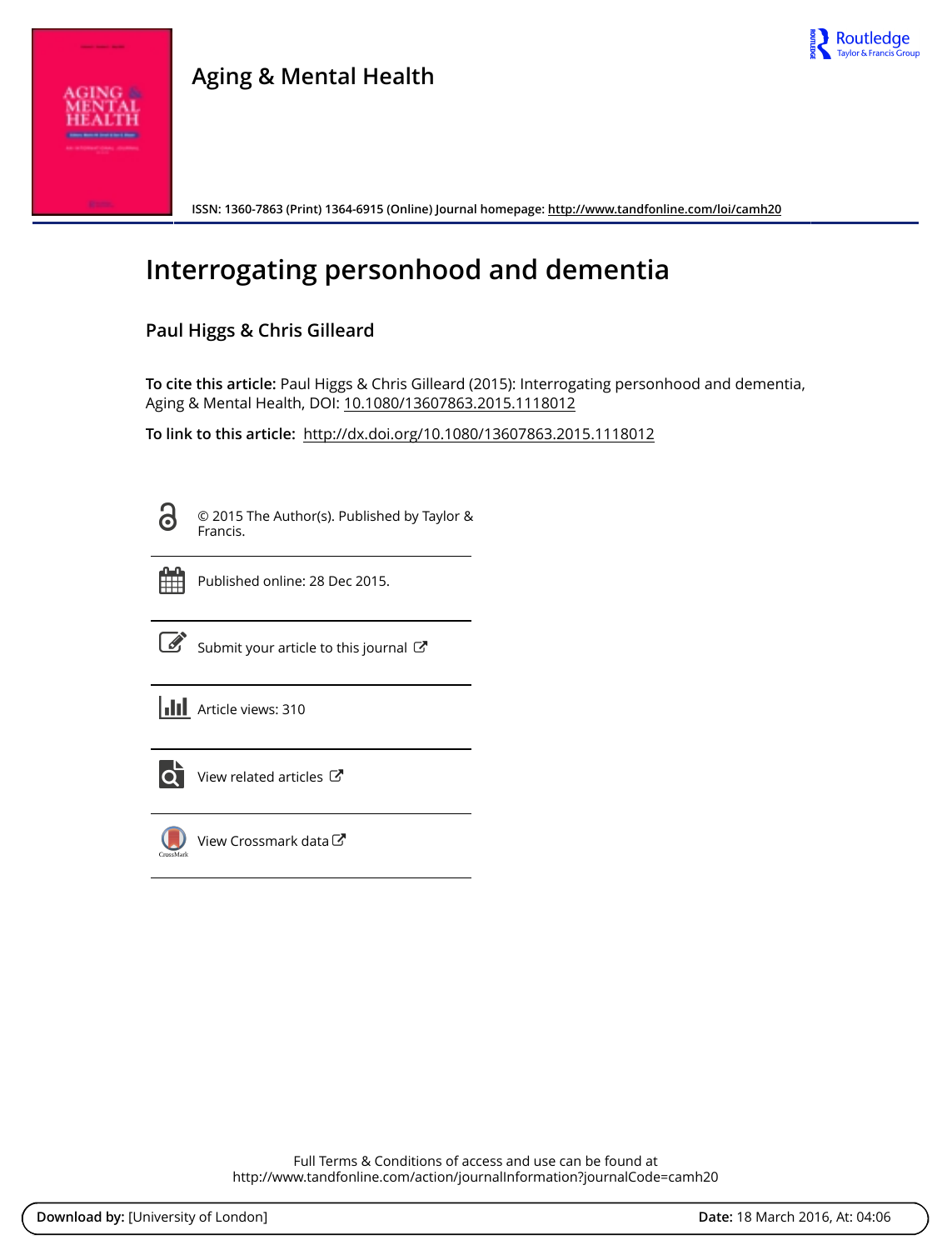### Interrogating personhood and dementia

#### Paul Higgs and Chris Gilleard

Division of Psychiatry, Faculty of Brain Sciences, University College London, London, United Kingdom

#### **ABSTRACT**

Objectives: To interrogate the concept of personhood and its application to care practices for people with dementia.

Method: We outline the work of Tom Kitwood on personhood and relate this to conceptualisations of personhood in metaphysics and in moral philosophy.

Results: The philosophical concept of personhood has a long history. The metaphysical tradition examines the necessary and sufficient qualities that make up personhood such as agency, consciousness, identity, rationality and second-order reflexivity. Alternative viewpoints treat personhood as a matter of degree rather than as a superordinate category. Within moral philosophy personhood is treated as a moral status applicable to some or to all human beings.

Conclusion: In the light of the multiple meanings attached to the term in both metaphysics and moral philosophy, personhood is a relatively unhelpful concept to act as the foundation for developing models and standards of care for people with dementia. Care, we suggest, should concentrate less on ambiguous and somewhat abstract terms such as personhood and focus instead on supporting people's existing capabilities, while minimising the harmful consequences of their incapacities.

#### Introduction

<span id="page-1-13"></span><span id="page-1-11"></span><span id="page-1-6"></span><span id="page-1-5"></span><span id="page-1-3"></span><span id="page-1-0"></span>Dementia has become a matter of growing concern at the global level (Abbott, [2011\)](#page-7-0). At the same time, the term itself has been subject to criticism leading the American Psychiatric Association to replace it with the phrase 'major neurocognitive disorder' in its latest edition of the Diagnostic and Statistical Manual (DSM-5; Sachdev et al., [2014](#page-8-0)). Eschewing the old idea of dementia as 'madness' this new terminology instead emphasises the presence of neurocognitive deficits as the condition's defining feature. In the process, significant decline in several distinct domains of cognitive function are identified as the necessary criteria for the diagnosis (APA, [2013\)](#page-7-1). By 'significant' is implied deficits interfering with independence in everyday activities; by 'several domains' is meant deficits in such areas as learning and memory, in complex attention, language use, executive function, social cognition and perceptual motor skills. Leaving to one side the exact meaning of such terminology, the general thrust is to narrow the diagnostic focus upon 'neurocognition'  $-$  cognitive deficits attributable to underlying neurological pathology.

<span id="page-1-12"></span><span id="page-1-10"></span><span id="page-1-8"></span><span id="page-1-2"></span><span id="page-1-1"></span>Such deficits are not the kind of distinct, localised impairments arising from developmental or acquired pathology such as in the case of learning disorders or stroke. Rather they are impairments of what many might consider the basic infrastructure that supports the individual's agency, awareness, communication, judgement and reasoning. Dementia  $-$  or major neurocognitive disorder  $-$  by definition then seems to threaten the identity and self-hood of the individual at risk, leading earlier writers to see dementia as 'the loss of self' (Cohen & Eisdorfer, [2001](#page-7-2)) or 'loss of the person' (Sweeting & Gilhooly, [1997](#page-8-1)). Subsequently this perspective has been challenged on two grounds  $-$  first that it exaggerates the extent of deficits experienced by people who develop dementia and

second because it misrepresents what a person or 'personhood' really is (Downs, [1997](#page-7-3); Kitwood, [1993](#page-7-4); [1997b\)](#page-7-5). The first is a matter of empirical enquiry evidenced in the research of. for example, Fazio and Mitchell ([2009\)](#page-7-6); Howorth and Saper [\(2003\)](#page-7-7) and Clare, Marková, Verhey, and Kenny [\(2005\)](#page-7-8). Such research is not the focus of this paper which addresses the latter issue of the validity of the concept in dementia.

Writers concerned with improving the care of people with dementia have privileged the importance of 'personhood' as the focus of care. Acknowledging the personhood of people with dementia has become one of the defining aspects of policy and practice in dementia care (NICE, [2011](#page-7-9); Nuffield Council on Bioethics, [2009](#page-7-10); Thomas & Milligan, [2015](#page-8-2)). For many of those grappling with the issue of personhood and dementia, the work of Tom Kitwood has been a touchstone (Baldwin & Capstick, [2007](#page-7-11)). In a number of works, Kitwood outlined what he saw as the fundamental denial of personhood in many care settings for people with dementia (Kitwood, [1993;](#page-7-4) Kitwood, [1997a](#page-7-12); Kitwood & Bredin, [1992\)](#page-7-13). He asserted that under the influence of the extreme individualism dominating Western societies, he felt personhood has been reduced to two criteria: autonomy and rationality (Kitwood, [1997a,](#page-7-12) p. 9). The reduction of personhood to such individualised notions of cognitive competence, he argued, has profound implications for the moral recognition of people with mental impairments. As a counter to this, Kitwood contended that personhood should be conceptualised more broadly, where relationships and moral solidarity are included as foundational principles to overcome 'a social psychology that is malignant in its effects' (Kitwood, [1997a](#page-7-12), p. 14).

While much has been written since on the importance of maintaining personhood for people with dementia (Innes, Archibald, & Murphy, [2004](#page-7-14)), Kitwood and other advocates of

<span id="page-1-14"></span><span id="page-1-9"></span><span id="page-1-7"></span><span id="page-1-4"></span>© 2015 The Author(s). Published by Taylor & Francis.

#### **KEYWORDS**

Dementia care; fourth age; Kitwood; personhood; philosophy

<u>ခါ</u> OPEN ACCESS

This is an Open Access article distributed under the terms of the Creative Commons Attribution License (<http://creativecommons.org/Licenses/by/4.0/>), which permits unrestricted use, distribution, and reproduction in any medium, provided the original work is properly cited.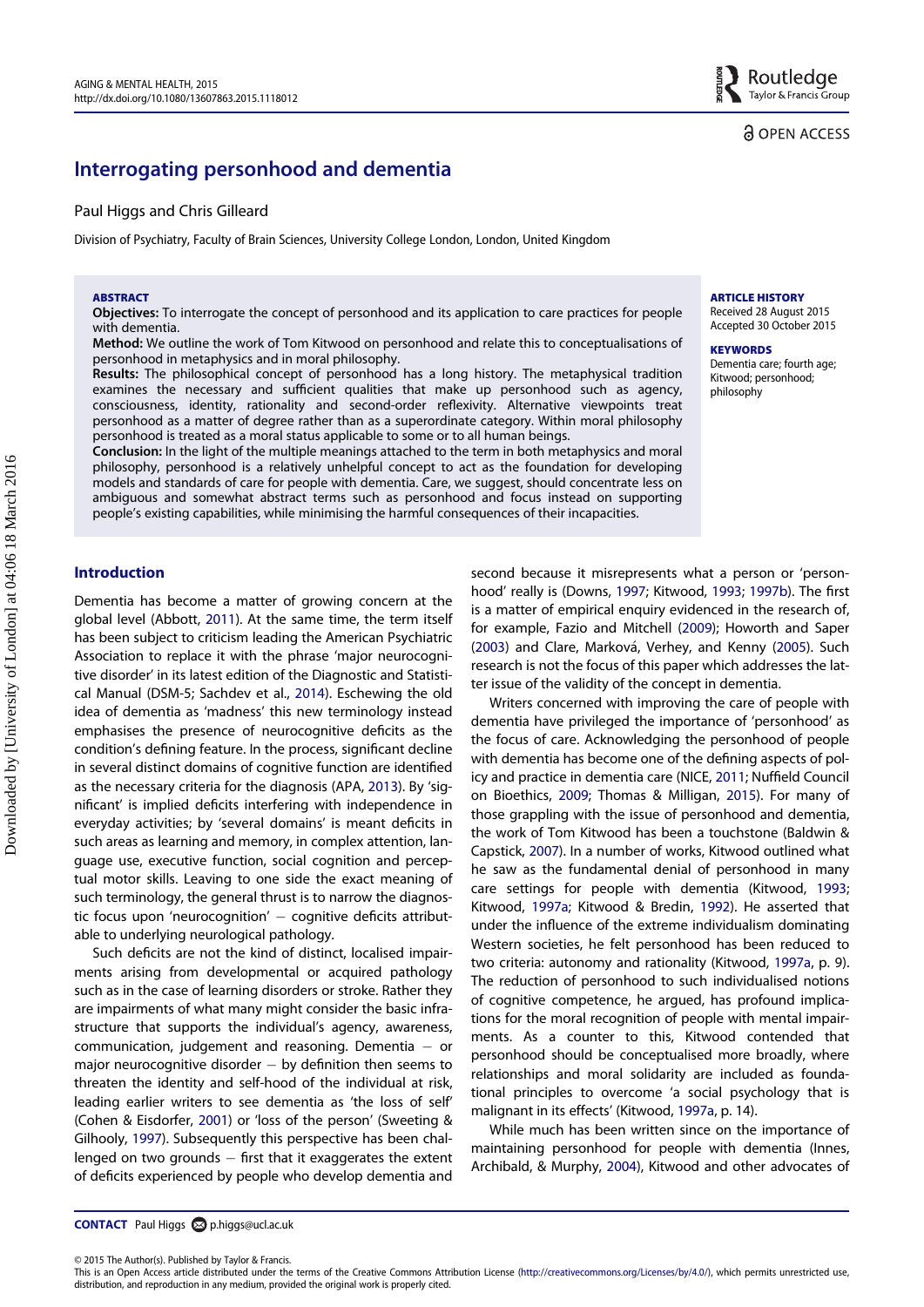<span id="page-2-4"></span><span id="page-2-3"></span><span id="page-2-1"></span>person-centred care for dementia have not explored the various meanings attached to personhood nor why personhood has been such a difficult status for people with dementia to achieve. In this paper we seek to address the use of the concept of personhood and its utility for dementia care. Our aim is to provide an implicit critique of Kitwood's position and those narratives of care that are derived from it. As part of this argument we will outline how thinking about personhood depends on ideas of agency and autonomy, consciousness and memory, self-hood and personal identity. Each of these concepts has been proposed as constitutive of personhood by various thinkers. Differences between these positions result in multiple possible versions of personhood with the result that some have considered the very idea of personhood 'logically confused and morally objectionable' (Sapontzis, [1981](#page-8-3), p. 607). His and other writers' critiques (e.g. Beauchamp, [1999](#page-7-15); Gordijn, [1999\)](#page-7-16) illustrate some of the difficulties of employing personhood as an essential focus through which to orient the narratives and practices of care for people with dementia.

<span id="page-2-7"></span><span id="page-2-6"></span><span id="page-2-5"></span><span id="page-2-2"></span>We are undertaking this task, not to undermine the motivations lying behind person-centred care nor the advocacy of the rights of persons with dementia but rather to avoid what we identify as a potentially unhelpful gap developing between an increasingly professionalised rhetoric of 'person centred care' and the everyday social realities facing those who provide such care. There is a danger, we argue, that in placing such a confused and confusing concept as personhood at the centre of any set of organisational practices of care it risks undermining the basic moral imperative<sup>[1](#page-6-0)</sup> of care that is central to society's responses to disabling old age.

#### The ambiguity of 'persons'

<span id="page-2-9"></span>Responding to what he considered the lack of any theory guiding the care of people with dementia, Kitwood made personhood central to his approach (Kitwood & Bredin, [1992](#page-7-13), p. 270). At the outset he made little reference to others' theories of personhood, limiting himself to the view that (a) personhood was not so much given as 'acquired' as a result of relationships with others, presaged upon that between infant and mother/caregiver (Kitwood & Bredin, [1992,](#page-7-13) p. 276) and (b) that being or becoming a person gives an individual moral status, making him or her worthy of moral respect (Kitwood & Bredin, [1992](#page-7-13), p. 275). Elsewhere, he makes reference to the work of Martin Buber and his concept of a person as a 'thou–I' relationship  $-$  referring to the way of individuals relating to another as a 'pure being' without any degree of instrumental-ity (Kitwood, [1997b](#page-7-5), p. 5-6). Personhood is presented not as a concept capable of empirical verification (i.e. what are the necessary conditions of personhood and does this individual/ species possess some or all of them) but as a statement of moral fact. A person is a 'thou'; recognising and responding to another as a 'thou' is the essence of making that person a person.

<span id="page-2-8"></span><span id="page-2-0"></span>Personhood has been used in philosophy long before Buber. Although its conceptual history is complicated the explication of personhood within philosophy has been either a moral or a metaphysical category (Beauchamp, [1999,](#page-7-15) p. 309). Both are responses to the question 'what is a person?' They address issues of identity and by implication, self-hood. While the nature of personal identity and self occupies the domain of metaphysics, in moral philosophy the term is

concerned less with personal identity than with the moral standing of persons. Insofar as dementia is a subject of interest to these disciplines, both psychiatry and psychology have approached personhood and dementia in metaphysical terms (e.g. Hughes, [2013;](#page-7-17) Hughes, Louw, & Sabat, [2006\)](#page-7-18). Law, medicine and theology on the other hand have been more involved with moral considerations of personhood as 'a foundational concept in many systems of ethics' informing much medico-legal debate (Dresser, [1995;](#page-7-19) Dworkin, [1993](#page-7-20); Jaworska, [1999;](#page-7-21) Kittay & Carlson, [2010](#page-7-22); Post, [2006\)](#page-7-23).

A key problem addressed by Jens Ohlin is whether the concept of the person is a necessary requirement for human rights claims (Ohlin, [2005](#page-7-24)). Ohlin notes how legal systems place personhood at the centre of human rights. He questions whether the determination of such rights follows from the determination of personhood. Ohlin asks whether it is necessary to prove that this person is indeed a person in order to grant him or her rights and contends that in practice personhood serves as a 'place marker', treating those who have rights as persons and those who do not as non-persons. He introduces a further point  $-$  what Parfit ([2003b](#page-7-25)) has called the argument from below  $-$  namely that it is the necessary constituents of personhood, such as possessing consciousness, and not personhood itself that determine moral status and in turn confer rights. In this formulation, no additional value is conferred by the status of being a person: its constituents have already done the work. Given these differences in approach which treat it as either metaphysical compound or moral status, we aim to consider both aspects of personhood in turn.

#### Personhood as metaphysical identity

'Personal identity' and 'self' are concepts that have long been central to metaphysics. In reviewing the sources of the self within the Western intellectual tradition, Charles Taylor has distinguished between an inner 'me' and an outer 'world' made up of objects and things that are not 'me'. This conceptualisation constitutes 'a historically limited mode of self-interpretation … dominant in the modern West' (Taylor, [1992](#page-8-4), p. 111). Whether or not this is the case, the history of this distinction is taken as that formulated by Rene Descartes when he distinguished between knowledge gained from within the *cogito*  $-$  and knowledge gained from the without  $-$  'the material world and its quasi mechanical workings' (Taylor, [1992,](#page-8-4) p. 156). Descartes asked whether it was possible to understand the nature of self and personal identity without resorting to forms of external knowledge based upon the material body. One solution to this problem was to treat 'self' and 'personhood' as entities that could not be reduced to, or assimilated within the category of material bodies. Instead such capacities were seen as existing in a contingent relationship with the body, a relationship that was irreducible to what Strawson has called 'basic' or 'primary' particulars  $-$  namely matter (Strawson, [1971](#page-8-5)). If self and personal identity are seen as the constituents of 'persons', one way of understanding who or what a 'person' is, can be found in the answer to whether he or she is capable of 'owning' (i.e. accepting as mine) his or her states of consciousness. While states of consciousness may vary in time and form, what gives them their unity is the necessity of their being a person's consciousness and not just being a thing sufficient in and of itself.

A doyen of early Enlightenment thinking, John Locke, began his Essay Concerning Human Understanding with a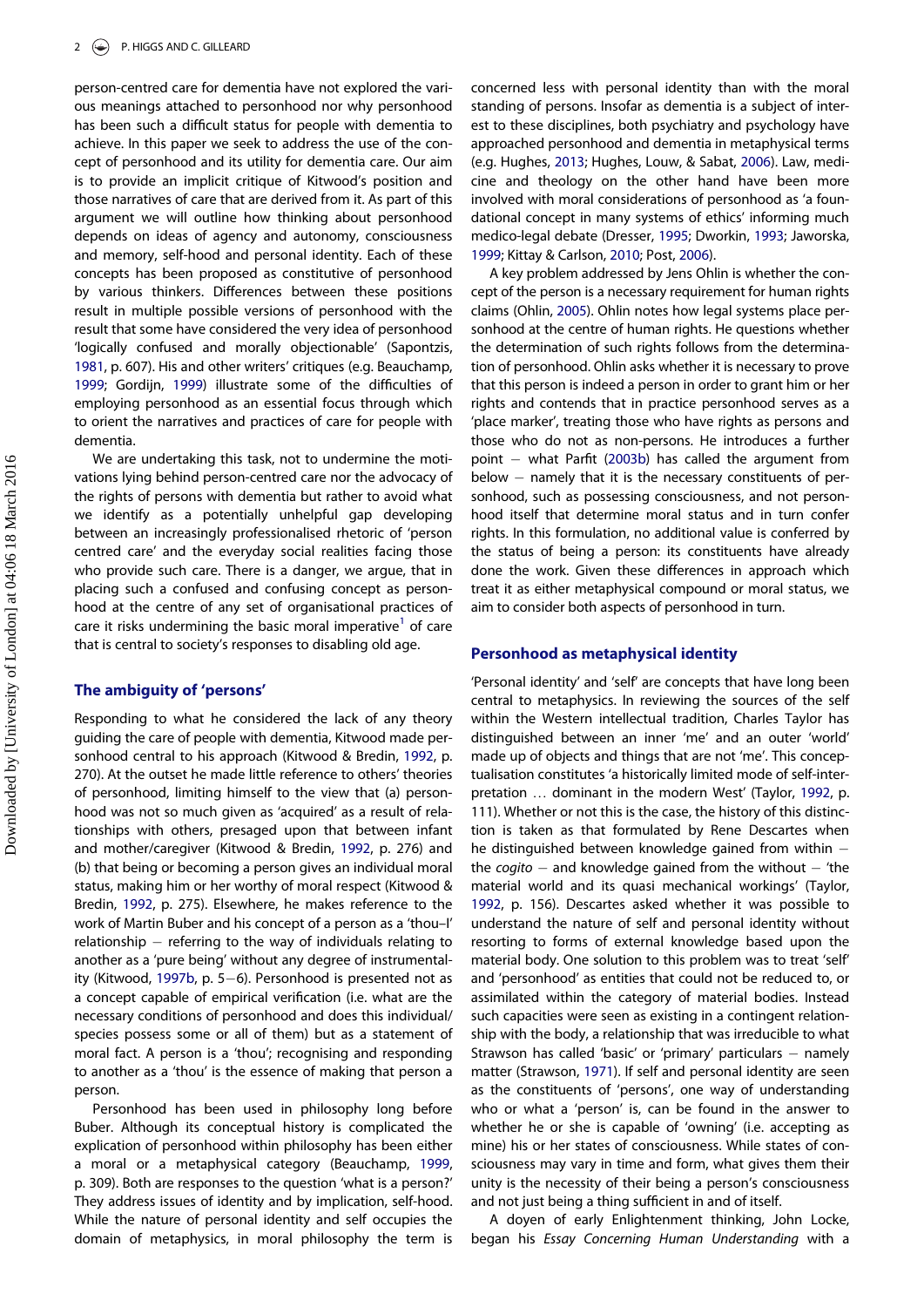<span id="page-3-9"></span><span id="page-3-4"></span>similar goal to that of Descartes, thinking about what constitutes the self or subject, free from any preconceptions. He wanted to establish a more objective understanding of humanity based on the consciousness of a distinct self which he saw as the hallmark of a person. For Locke, personal identity existed because of consciousness, or rather that aspect of consciousness that identifies itself with all previous actions and experiences 'in what bodies soever they appear or what substances soever that consciousness adheres to' (Locke, [1975](#page-7-26), p. 347). For Locke, the consciousness of identity was all. This position was later challenged by another Enlightenment thinker, David Hume who pointed out that because all consciously entertained ideas, impressions and perceptions are essentially fleeting, consciousness is not continuous but fragmentary. The conscious self must be therefore equally fragmentary. What gave conscious thoughts and experiences their sense of continuity and underlying unity was memory which served as the unifier of what otherwise would be a fragmentary self (or selves). Had people no memory, they would have no means of tying together one impression with another, no knowledge of 'that chain of causes and effects which constitute our self or person' (Hume, [1978,](#page-7-27) p. 261).

<span id="page-3-7"></span><span id="page-3-6"></span><span id="page-3-3"></span>Although Hume's position was challenged by Thomas Reid, subsequent enquiries into the identity of persons went into abeyance. The German philosopher Immanuel Kant was the forerunner of a different approach based upon the idea of personhood as status. Unlike Locke and Hume, Kant's conception of a person refers not to its metaphysical components but rather to a universal abstract property that renders human beings 'ends' in themselves and treats as irrelevant any biographical or biological elements of distinctiveness  $-$  what Radin has called 'bare abstract rational agents' (Radin, [1982,](#page-7-28) p. 967). While such a position may avoid any deeper engagement with a metaphysics of the person, it was an important precursor for viewing personhood in terms of its associated rights' claims. A clearer articulation of this position was made by the idealist philosopher Hegel who outlined the imperative to 'be a person and respect others as persons' (Hegel, [1991,](#page-7-29) p. 35). For Hegel, all such rights are personal and derive from the possession of the rationality of every human being. Given the universality of personhood as a rights holding status for Kant and Hegel, such a status cannot be further qualified by any individual, physical or social particularities.

<span id="page-3-10"></span><span id="page-3-8"></span><span id="page-3-5"></span><span id="page-3-2"></span><span id="page-3-1"></span><span id="page-3-0"></span>Echoes of Hume's position reappear in contemporary theories of the self and personhood, particularly those which represent personal identity as a fundamentally 'discursive' narrative. In his book 'Oneself as Another' Paul Ricoeur distinquishes between two aspects of identity  $-$  sameness (idem) and self-hood (ipse) (Ricoeur, [1992,](#page-7-30) p. 116). Identity as sameness he argues can be seen as the property of substances equally applicable to human beings or to items of clothing such as suits. Identity as selfhood does not work that way. As Ricoeur puts it, selfhood is a question of whom, not what, we are. Character (or personality), he suggests, lies somewhere between self-sameness and self-hood such that the stability or sameness of character elides 'who I am' with 'what I am'. Self-hood is unequivocally about the former. For Ricoeur, selfhood (who I am) is a matter of what Alistair MacIntyre termed 'the narrative unity of a life' (MacIntyre, cited in Ricoeur, [1992,](#page-7-30) p. 158). This narrative unity, Ricoeur claims, enables identity to link both aspects of identity with one another, creating 'the permanence, in time, of character and that of self-constancy' (Ricoeur, [1992,](#page-7-30) p. 166). Ricoeur treats the self as the central part of our identity as persons alongside our sameness as both 'matter' and 'character'. In that sense the term 'person'  $-$  or personal identity  $-$  includes the idea of self and 'other'.

#### Persons and selves

Although Locke, Hume and Ricoeur have treated the person as more or less equivalent to the self, a number of contemporary philosophers have sought to distinguish between them. Remaining the same 'person' is not considered equivalent to remaining the same 'self'. Even if, as Schechtman ([1994\)](#page-8-6) has put it, 'person-identity' and 'self-identity' ought to be coextensive 'for a richer and fuller life', such co-extensivity is neither theoretically nor empirically necessary. Selves can remain the same selves even if they no longer are the same persons (and presumably, vice versa). Is a degree of co-extensivity between personal identity and self-identity therefore required as a criterion of 'personhood', in the same way that a degree of psychological continuity is required for personal identity to persist over time? Parfit argues that there are so many obstacles to determining whether or not human beings retain a continuous personal identity that it is more useful to consider this as a matter of degree rather than of categorical presence or absence (Parfit, [1984\)](#page-7-31). For Parfit, there are always degrees of psychological continuity in individuals' lives. These may be more evident in some people's lives than in others and in some periods of people's lives than at others. Personal identity and selfhood are therefore better thought of as matters of degree, Parfit claims, rather than as singular entities, such that individuals are sometimes more and sometimes less 'themselves'. The self remains continually subject to what could be called degrees of narrative unity.

Rom Harré sees the narrative unity of the self as but one aspect of 'self-hood'. Two other aspects of self-hood  $-$  'selves' 2 and 3 – depend not on any individual narrativity but upon others' attributions and narratives (Harré, [1991](#page-7-32)). These other forms of self are either the external attributions of a person's character or the social identities and roles the individual plays (or has played). They represent not positions of subjective agency but social identities or socially constructed selves, reflected in and by the mirror of society (cf. Mauss, [1985;](#page-7-33) Mead, [1962](#page-7-34)). While these other forms of self may serve the role of identifying or distinguishing one person from others, they locate responsibility for conferring that identity upon the attributions, discourses and interpretations of others that may (or may not) be 'internalised' by the individual whose identity is so attributed. The notion of 'self' that is represented by these selves 2 and 3 is one prominent in anthropology and the social sciences, it is one that is presaged upon the denial of agency, autonomy and personal authority, and consequently renders personhood little more than a Western 'conceit' (Callegaro, [2013\)](#page-7-35).

There are nevertheless 'limit conditions' to the narrative self, when 'radical enough psychological change literally brings about a loss of identity' (Schechtman, [2003](#page-8-7), p. 242). One element underlying this 'limit condition' is the rate of personal change or loss. Slower rates of change represent greater possibilities for maintaining continuity compared to rapid, violent changes. A second limiting condition for maintaining sufficient self-sameness (or personal identity) is what she terms 'narrative coherence'. By this, she is referring to the extent to which the individual can maintain a coherent story of continuing to be the 'I' he or she always was, despite marked or even sudden changes to life, self and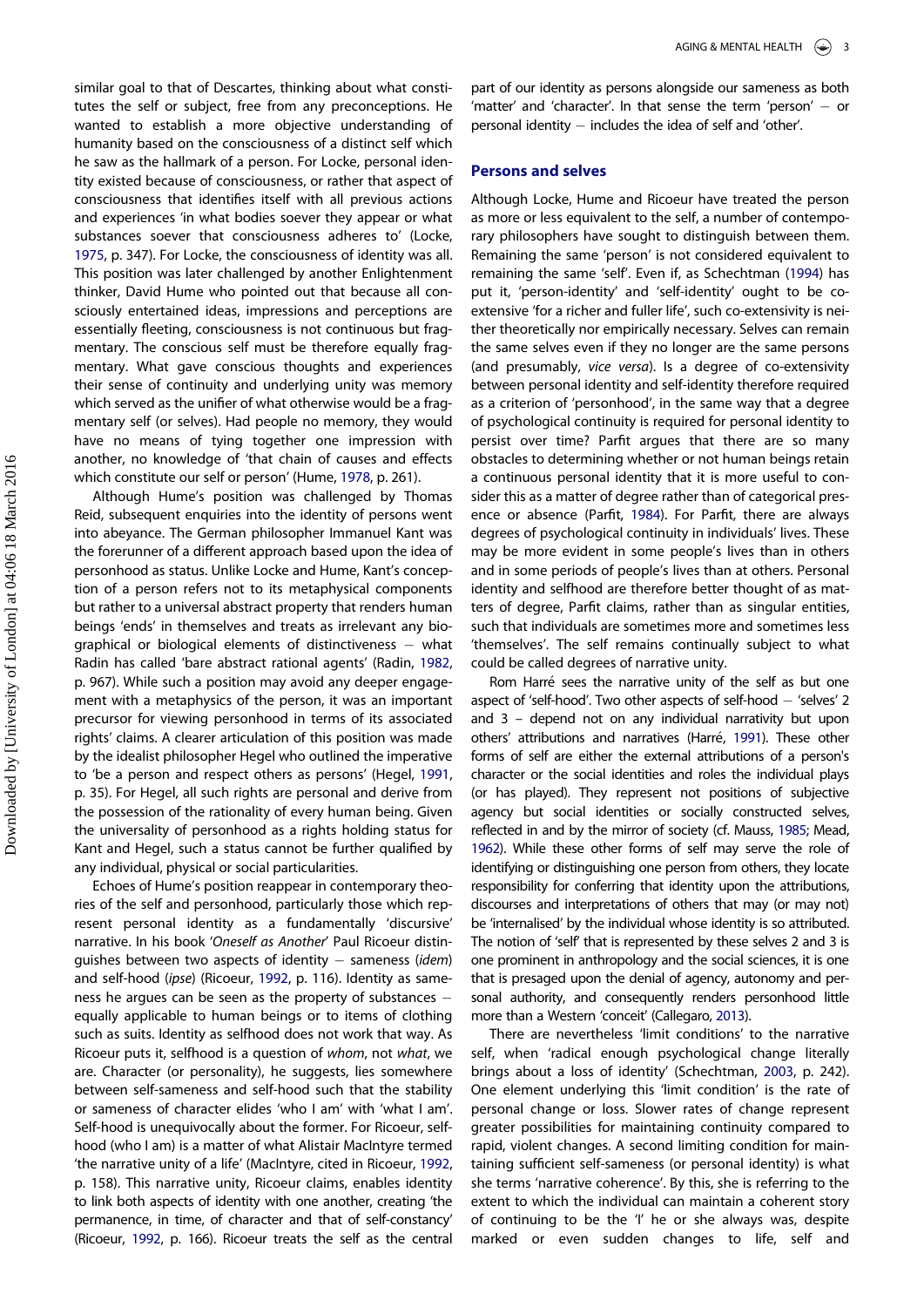circumstances. Even if these considerations capture some of the conditions sustaining the psychological continuity of self, 'they are', she argues, still 'missing a piece and this piece … is empathic access' (Schechtman, [2003,](#page-8-7) p. 245). By 'empathic access' she means when a person 'retains some sympathy for the psychological features of the life phase to which [s/he] retains access' (Schechtman, [2003,](#page-8-7) p. 255). So long as an individual retains some memory of past phases or periods in his or her life and these memories reflect feeling part of that memory, this bond of 'warm memory' preserves psychological continuity and thereby the individual's survival as a self-same self.

Empathic access is important for Schechtman, as is the anticipation of loss and the disconnection from the selves and others that have figured in the individual's past. Perhaps as Parfit claims, an individual's survival  $-$  as a person or as a  $self - is unimportant and what matters are the processes con$ stituting their survival, those of managing change, of maintaining coherence and retaining these affective memories (Parfit, [2003a](#page-7-36)). Whether or not individuals retain their selfsameness may be less important than the retention of their empathic connections with their past, to which Schechtman has referred (Schechtman, [2003](#page-8-7)).

#### <span id="page-4-3"></span>Persons as agents

<span id="page-4-4"></span><span id="page-4-1"></span>So far our attention has been upon consciousness as experience  $-$  of memory and feelings, the sense of being 'oneself', of feeling 'connected' to one's past. But as Korsgaard has pointed out 'a person is both active and passive, both an agent and a subject of experiences' (Korsgaard, [1989:](#page-7-37), p. 101). Harry Frankfurt questioned formulations of personhood that relied simply on some combination of a particular human body and its consciousness (Frankfurt, [1971](#page-7-38)). He argued that 'one essential difference between persons and other creatures is to be found in the structure of a person's will' (Frankfurt, [1971](#page-7-38), p. 6). He made the distinction between the presence of desires and motives  $-$  primary intentions or drives  $-$  and the capacity to make choices and what he called 'second order desires' or 'volitions of the second order' (Frankfurt, [1971,](#page-7-38) p. 10). Frankfurt argues that the presence of such secondorder volitions means wanting to have (or own) or not to have (disown) the particular desires that one has. Individuals who though possessing rationality have no such second-order volitions, no desires to be other than how they are, how they act, what they want are thus not persons. These latter he calls 'wantons', humans perhaps, but not persons. Korsgaard has argued that what determines personhood or personal identity is not the sameness of an individual's appearance, attitudes, habits or ways of life, but the continuing authorship of change (Korsgaard, [1989,](#page-7-37) p. 123). This notion of authorship  $-$  of recognising and owning though not necessarily keeping constant one's acts and desires, motives and plans  $-$  resonates with Ricoeur' s narrative unity of the self. However what Frankfurt and Korsgaard stress is not just narrative but 'performative' agency, doing what one intended to do.<sup>2</sup>

<span id="page-4-2"></span><span id="page-4-0"></span>Dennett too has drawn upon Frankfurt's notion of 'secondorder volition' in outlining the criteria which he believed must be met in order for individuals to possess 'personhood' (Dennett, [1976\)](#page-7-39). To have the status of 'personhood', he argued an individual must be capable of having second-order intentions as well as possessing rationality; must be able to be judged as possessing consciousness; must be treated by

others as if he or she is a person; must be capable of reciprocating others' feelings, beliefs and attitudes; must be able to communicate with others; and must be capable of selfconsciousness. In this formulation, neither continuity over time nor identification with past selves are necessary components of personhood. Instead he emphasises the capacities or qualities that an individual must possess and not their continuity over time. Dennett's definition is not contingent upon whether these qualities persist: an individual may acquire personhood without previously having had it and individuals can lose personhood despite once having had it, in the sense of gaining or losing these capacities or qualities.

In a crowded field, other attempts have been made to define the relationship between persons and agency drawing upon similar ideas. Charles Taylor has raised the question in the following way: 'What do we mean by a person? Certainly an agent, with purposes, desires, aversions and so forth. But obviously more than this because many animals can be considered agents in this sense, but we don't consider them per-sons' (Taylor, [1985,](#page-8-8) p. 237). Taylor treats agency per se as an illustration of Frankfurt's first-order volitions or Dennett's primary intentional systems. But as well as being 'an agent who has an understanding of self as an agent' (Taylor, [1985,](#page-8-8) p. 263), he points out that 'we conceive of [a person] as a special kind of agent, an agent-plus, who can also make life plans, hold values, choose' (Taylor, [1985,](#page-8-8) p. 261). This seems to reflect Dennett's criteria of reflexivity informing actions. But then he states: 'it is not just that we are aware of ourselves as agents… [but]…we also have a sense of certain standards which apply to us as self-aware agents' (Taylor, [1985,](#page-8-8) p. 263). For Taylor, then, persons are not just agents, neither are they simply reflexive or second-order agents; rather, they are moral agents, capable of experiencing guilt and shame. Agency per se is a necessary but insufficient aspect of being a person; even metaphysical agency is insufficient. Moral agency is demanded. By placing 'moral agency' above 'metaphysical agency', Taylor distinguishes between the initiation and planning of behaviour and planning against a set of internal criteria which can be articulated before and after an action, realising an agency that is necessarily attached to a moral imperative. For Taylor, this distinction is important. Human beings  $-$  as persons  $-$  are not just capable of choosing to do something, of being aware of and considering that choice. They have the capacity of wanting to do other than what they do; of wanting to be other than what they are. This is what Taylor calls moral agency. It brings us back to Kant and personhood as moral standing or status.

#### Personhood and moral status

More clearly than Taylor, Dennett differentiated between metaphysical and moral notions of a 'person'. To transform personhood into moral personhood, he states, calls for an extra dimension of 'accountability'. As an example, he uses the position of an insane man who is not treated in law as accountable despite the fact that he interacts with other, non-insane persons in ways otherwise 'indistinguishable from normal personal relations' (Dennett, [1976,](#page-7-39) p. 177). While accountability is not required for such 'basic' (metaphysical) forms of personhood-agency, it is required for 'moral' agency. Moral agency confers a 'higher' order of personhood than mere 'metaphysical' agency. This raises the question of how far moral agency, moral identity and moral status converge in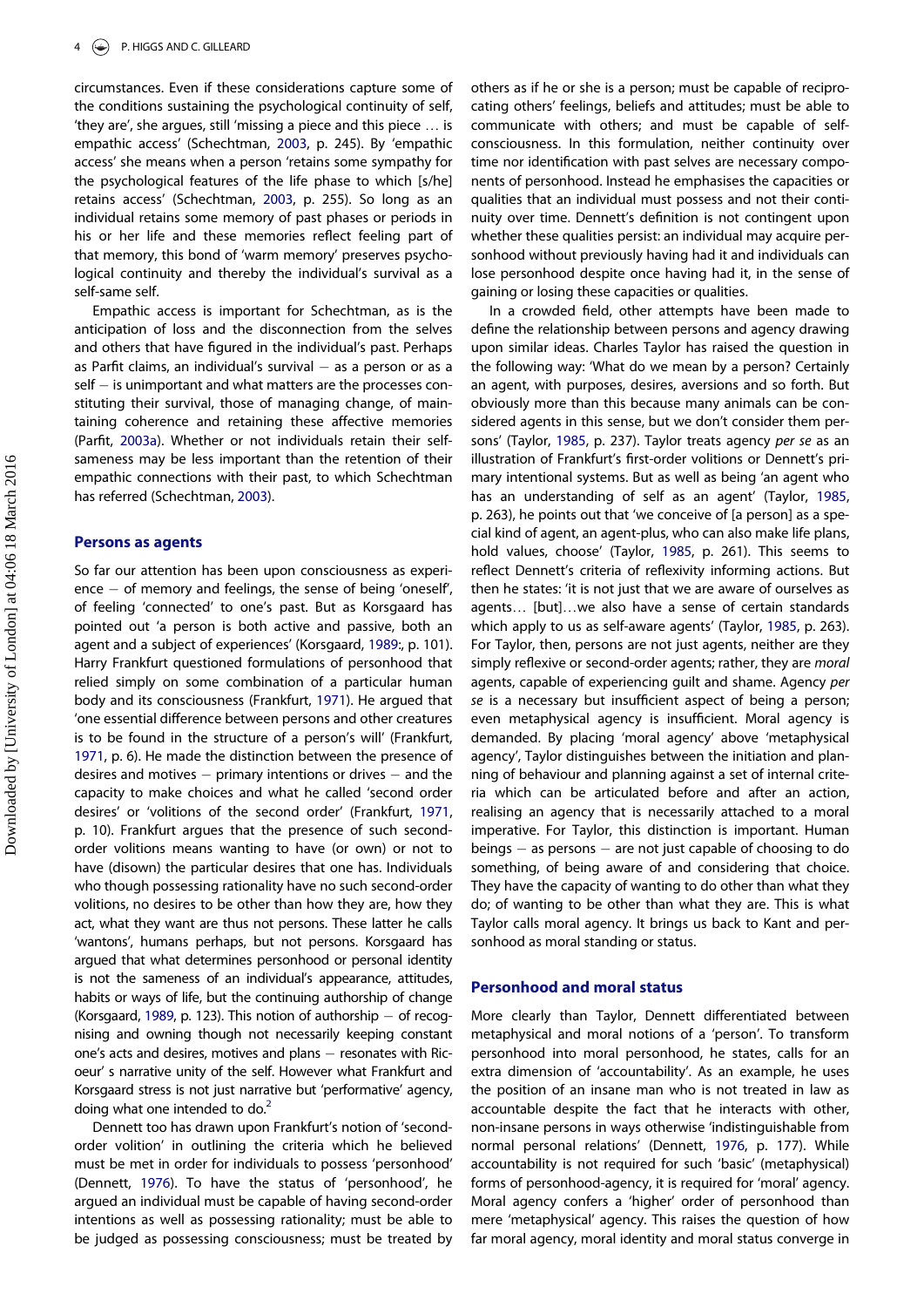thinking about personhood within an ethical or moral philosophical tradition.

<span id="page-5-2"></span><span id="page-5-0"></span>Metaphysics has pursued the relationship between agency, identity and personhood (or self-hood). These inquiries subsume two distinct motives. One, a relatively neutral line of questioning, asks what confers unity to individuals  $$ how and to what extent do people develop and retain a sense of their personal identity, of being the person that they are? In short what are the constituents of personhood and people's sense of self? The other, less neutral, but perhaps of greater social import, is what distinguishes persons from other sentient beings, what makes individuals 'human' and what consequences should follow from that? While the search for the necessary criteria of personhood may seem a metaphysical inquiry, a search to know the self 'from the inside', inseparable from such inquiries is a concern with status or standing and the judging of persons. It is more moral philosophy than metaphysics that underlies Kitwood's account of personhood and person-centred care.

<span id="page-5-6"></span><span id="page-5-5"></span><span id="page-5-4"></span><span id="page-5-3"></span>Just as metaphysical concepts of personhood seem to possess degrees of capacity, so too does the concept of the moral standing of persons. As Perring notes in his discussion of medical ethics, '[most] approaches deciding who deserves treatment and what are the rights of the patient implicitly assume the notion of 'degrees of personhood' ' (Perring, [1997](#page-7-40)). Replacing metaphysical with moral personhood does not avoid having to confront such issues; indeed it sharpens such confrontations. If personhood is a matter of degree, the rights which an individual might claim must also be matters of degree  $-$  and thereby subject at the very least to some kind of negotiation. Much contemporary philosophy seems to have abandoned the attempt to define a stable continuous self opting instead for a status model of personhood. Like any other status, however, this too is contingent, relational and normative  $-$  in short a matter of degree.

For some ethicists, this poses such serious problems that they would prefer to abandon personhood as status altogether arguing that 'instead of encouraging the development of morality as an all-pervasive fundamental world outlook, it justifies restricting moral concern to the observance of a small number of rules' (Sapontzis, [1981](#page-8-3), p. 618). For others, restricting the concept of moral personhood to a purely normative concept means that 'the ascription of personhood is nothing but our declaration that an entity is a valid object of our moral concern' (Ohlin, [2005,](#page-7-24) p. 237). The search for a basis for moral concern and the application of human rights must therefore lie elsewhere and not in the concept of personhood. Farah and Heberlein, reviewing the potential neuroscientific bases for 'personhood', concluded that since it is impossible, empirically, to defend any specific criteria for personhood, 'rather than ask whether someone or something is a person, we should ask how much capacity exists for enjoying [such qualities as] intelligence, self awareness, etc.' (Farah & Heberlein, [2007](#page-7-41), p. 46). Yet, as these authors also conclude personhood narratives persist. They resolve this conundrum by claiming that personhood may be a 'functional illusion' that reflects the way human brains process information about other human beings.

<span id="page-5-1"></span>Personhood clearly has a powerful presence in society. It is not easy to dismiss the term outright, or even replace it with more elemental terms such as 'rationality', 'judgement' or 'autonomy'. Consequently, rather than seeking to dissect or demonstrate the specific qualities of personhood, some

authors have suggested that it might be more straightforward to demand individuals' rights as of right and using Kant to see the individual as a 'rights-holder', asserting that persons are 'ends-in-themselves'(Kant, [1895\)](#page-7-42). In effect this view of the thin, bare personhood of Kantian ethics (Mackenzie [2007,](#page-7-43) p. 277) 'casts persons as independent self-sufficient holders of rights' (Erde, [1999,](#page-7-44) p. 146). Being a rights holder is being a person and vice versa.

#### The variable nature of moral identity

Contrasting with this theme of bare personhood, other interlocutors have postulated more graduated perspectives evinced for example in developmental studies of personhood and the self. Some philosophers and psychologists have argued that the sense of self emerges and develops through a process of emergent 'second-order' systems of control over the individual's actions, desires, wants and wishes rather than being present from the start, unchanged and unchanging. Such a perspective is evident in Walter Mischel's studies of 'delay of gratification' in the development of a robust, agentic self among children (Mischel, [1974\)](#page-7-45), or in Piaget's concept of human development as replacing a limited and limiting set of biological capabilities with successive higher-order, acquired capabilities (Piaget, [1976](#page-7-46)) or again, in Vygotsky's concept of the internalisation of 'secondary' thinking through language and tool use (Vygotsky, [1978](#page-8-9)). Beauchamp [\(1999\)](#page-7-15) provides a succinct articulation of this point when he argues that we first become human, then become human selves, and finally acquire by degrees the status of personhood, eventually learning to exercise 'genuine' agency  $-$  in the sense of having volitional control over our desires.

These various approaches represent a 'developmentalist' notion of what Taylor has called 'agency-plus'. The possibility of a decline is also implied. If moral agency and self-hood are matters of degree and development, the moral status of personhood must be similarly qualified. If the acquisition of personhood status is a matter of human development  $-$  it too must be subject to human ageing and decline. As metaphysical concerns turn to moral concerns, the developmentalist approach becomes more salient and more problematic. While metaphysicians of personal identity have considered questions of sameness arising from the processes of ageing, the general consensus has been that changes brought about slowly and imperceptibly, such as those occurring as a consequence of ageing, do not pose any major threat to the identity of persons. The self is assumed to maintain its identity throughout life, through the affective bonds of memory and narrative, including its own narratives of growing up and growing old. But if personhood is thought of as an acquired status, constituted by increasing reflexivity, higher-order thinking and 'agency plus', and if these qualities serve as necessary precursors of moral standing, then the consequence is that moral standing itself must wax and wane over the lifecourse.

It is generally accepted that infants are neither capable of explicit declarative memory<sup>[3](#page-7-47)</sup> nor do they display reflexivity and thus have no moral agency. But does their lack of sufficient moral agency have any bearing upon their moral status  $-$  of being a legitimate object of others' care and concern? If both personhood and moral agency are developmentally acquired, the self or personal identity of the child remains contiguous. The acquisition of new qualities and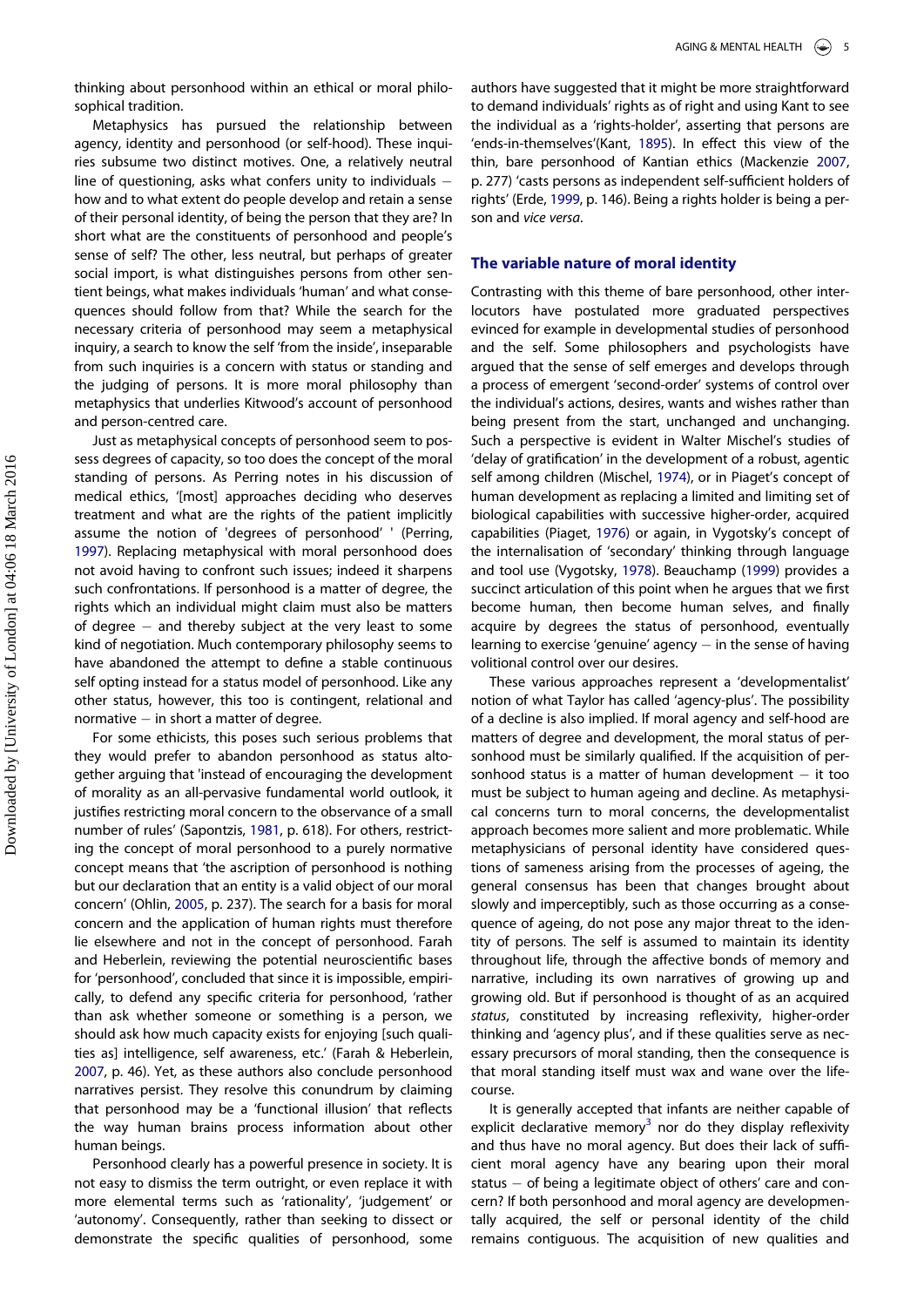capacities adds to but does not render unidentifiable the earlier self even if it cannot be remembered. A similar argument can be made about ageing: the self remains even if the qualities or attributes of personhood and moral agency are compromised. But the symmetry is by no means perfect. While age may compromise the attributes of personhood and qualify the extent of moral agency, were age to eliminate some or all of the underpinning attributes, could it not be argued that personhood as moral status can be lost through agedness?

<span id="page-6-7"></span>In the context of what has been described as the new 'neuroculture' (Williams, Higgs, & Katz, [2012\)](#page-8-10) changes in corporeal being are seen as sources of change in consciousness and mental capacities and hence in the capacity to perform as a self or person. If changes occur in those structures of the ageing brain that support neuronal functioning, does this imply a diminution of the infrastructure of the self? Or should they be seen as part of the ever changing external conditions that the self as person can and does re-interpret  $-$  because of its 'under-determination' by its social cultural and biophysical constituents (Sugarman, [2005,](#page-8-11) p. 806)? In other words should the symmetry of development and decline be qualified such that the processes of acquiring the status of personhood are not deemed to be the same as the processes that compromise or degrade agency and identity? Having become persons, perhaps individuals remain persons, and having acquired moral status as persons might they not retain moral status, at least under normal conditions.

<span id="page-6-6"></span>This leads to an alternative formulation: is it only abnormal development or abnormal decline that can disrupt the continuities of agency and personhood, and is dementia an example of such a disruption? For Kant there is an assumption that personhood is a status that persists, along with the necessary rights of such persons to justice fairness and moral consideration. But Kant's abstract personhood assumes an inherent rationality that persists throughout adult life; how Kant might interpret the potential loss of moral agency has been a matter of some speculation, to the extent that some have argued that Kantian ethics would make pre-emptive suicide in the face of dementia a moral desideratum, sacrificing one's selfsame body rather than losing one's self-directing moral agency (Cooley, [2007](#page-7-48)). Clearly once one qualifies personhood as a matter of degree, for whatever reason, such qualifications extend equally to its moral as to its metaphysical status

#### <span id="page-6-5"></span><span id="page-6-3"></span><span id="page-6-2"></span>**Conclusions**

<span id="page-6-4"></span><span id="page-6-1"></span><span id="page-6-0"></span>Our intention in interrogating the notion of personhood and its relationship to dementia has been to point out how much more complex the concept is than it first seems. Kitwood's assumptions about personhood, we argue, confound metaphysical with moral philosophy, while leaving open the prospect that the only conditions threatening adult personhood are those that arise when the circumstances of dementia are transformed by a malignant social psychology. By taking the position that personhood is an attribute of relationships, not capabilities, Kitwood sidesteps consideration of what we have termed the component approach to personhood  $-$  those necessary and sufficient conditions that render personhood possible. By treating personhood as a moral status demanding certain rights, Kitwood has confounded the constitution of personhood with the conditions for its existence, namely that it exists in an 'I-thou' relationship, the responsibility for which, though unspecified, implicitly is the carer's. By

avoiding further considerations of personhood, Kitwood ends up treating personhood as little more than a moral entity, 'a valid object of our moral concern' (Ohlin, [2005\)](#page-7-24) and as such, deserving those rights that follow from being of 'moral concern' without further questions or qualification.

While we have no dispute with recognising that people with dementia are and should be objects of moral concern, as indeed should all human beings whatever their disabilities, we also recognise that many people with dementia lack some of the capabilities deemed to constitute metaphysical person $hood - such$  as self-awareness, reflexivity, second-order volition and narrative unity and that such deficits increase with time. The problems with a personhood centred approach to helping people with such impairments are twofold. In the first place, Kitwood's approach fails to distinguish between maintaining the moral standing of persons and preserving their capabilities of performing personhood. The failure to recognise this distinction places the burden of responsibility upon other persons for sustaining the personhood of individuals with dementia, not just in sustaining moral concern for them (their moral status as persons), but in preserving their capabilities for personhood (the metaphysical components of personhood). The failure to achieve the former is too easily treated as a failure to realise the latter.

Secondly, as others have noted, Kitwood's original conceptualisation of personhood was rooted in Christian theology in which all humans have intrinsic worth. His later work abandoned this religious underpinning leaving it less coherent and more relativist (Baldwin & Capstick, [2007,](#page-7-11) p. 180). Instead of using personhood as a 'superfluous, confusing and without pragmatic use' term 'that can be easily used as a cover-up concept' (Gordijn, [1999,](#page-7-16) p. 356) to improve the position of people with dementia, outside its everyday use, as persons, people, etc., it might be better to avoid the term in professional and policy discourse. An alternative approach is to see dementia care in terms of containing and contesting the malign social imaginary of the fourth age (Gilleard & Higgs, [2010;](#page-7-49) Higgs & Gilleard, [2015\)](#page-7-50). We have chosen this use of words to contrast with Kitwood's phrase 'malignant social psychology' (or indeed Sabat's ([2006](#page-7-51)) 'malignant positioning') because both these latter formulations stress inter-personal rather than social processes. This does not mean neglecting the study of individual agency, of memory, of narrative identity or of sense of self in people with dementia, neither does it mean abandoning attempts to support people's existing capabilities while minimising the harmful consequences of their incapacities. What may matter more is acknowledging that most carers, paid as well as unpaid, can and do recognise the moral standing of people with dementia and respond through a moral imperative of care. Their care practices may either deepen or lighten the darkness of the fourth age. To consider how best to do this, we suggest, requires no moral or metaphysical assertions about the 'personhood' of people with dementia, beyond the recognition of a common humanity and the taking of due care.

#### **Notes**

- 1. This term draws on Immanuel Kant's Fundamental Principles of the Metaphysics of Ethics ([1895](#page-7-42)) and is discussed in Higgs and Gilleard  $(2015)$
- 2. The task of empirically demonstrating such intentionality and performative agency is beyond the scope of this paper. Reviews of this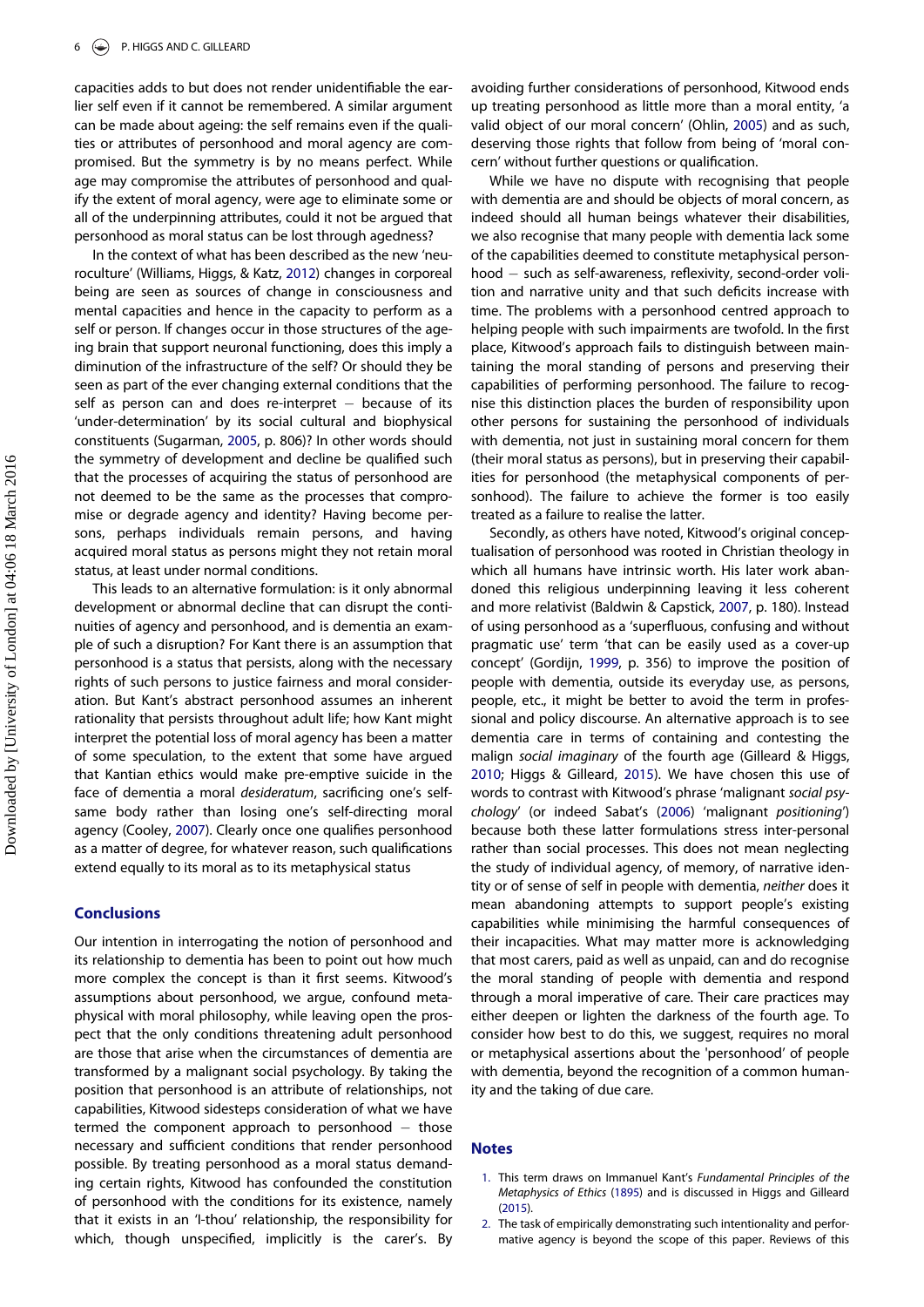research area can be found in Malle, Moses and Baldwin [\(2001](#page-7-33)) and Lieberman ([2007](#page-7-52)).

<span id="page-7-55"></span><span id="page-7-54"></span><span id="page-7-47"></span><span id="page-7-17"></span><span id="page-7-7"></span>3. Evidence of the near total 'amnesia' for autobiographical events before age 3 has most recently been reviewed in Bauer ([2014\)](#page-7-53).

#### <span id="page-7-27"></span><span id="page-7-18"></span>Acknowledgments

<span id="page-7-21"></span><span id="page-7-14"></span>We would like to thank the anonymous reviewers of earlier versions of this paper for their valuable comments which we believe have much improved this final version. Paul Higgs would like to acknowledge the support of the MARQUE project ESRC/NIHR ES/L001780/1.

#### <span id="page-7-42"></span>Disclosure statement

<span id="page-7-22"></span>No potential conflict of interest was reported by the authors.

#### <span id="page-7-12"></span><span id="page-7-4"></span>Funding

<span id="page-7-5"></span>MARQUE project [grant number ESRC/NIHR ES/L001780/1].

#### References

- <span id="page-7-13"></span><span id="page-7-0"></span>Abbott, A. [\(2011](#page-1-0)). Dementia: A problem for our age. Nature, 475, S2-S4.
- <span id="page-7-37"></span><span id="page-7-1"></span>American Psychiatric Association. ([2013\)](#page-1-1). Statistical manual of mental disorders: DSM-V. Washington, DC: American Psychiatric Publishing.
- <span id="page-7-52"></span><span id="page-7-11"></span>Baldwin, C., & Capstick, A. [\(2007](#page-1-2)). Tom Kitwood on Dementia: A reader and critical commentary. Maidenhead: McGraw-Hill Education.
- <span id="page-7-53"></span><span id="page-7-26"></span>Bauer, P.J. ([2014\)](#page-7-54). Remembering the times of our lives: Memory in infancy and beyond. New York: Psychology Press.
- <span id="page-7-43"></span><span id="page-7-15"></span>Beauchamp, T.L. ([1999](#page-2-0)). The failure of theories of personhood. Kennedy Institute of Ethics Journal, 9, 309-324.
- <span id="page-7-35"></span><span id="page-7-33"></span>Callegaro, F. [\(2013](#page-3-0)). The ideal of the person: Recovering the novelty of Durkheim's sociology. Part II: Modern society, the cult of the person, and the sociological project. Journal of Classical Sociology. Advance online publication. doi:10.1177/1468795X13497128
- <span id="page-7-34"></span><span id="page-7-8"></span>Clare, L., Marková, I., Verhey, F., & Kenny, G. ([2005](#page-1-3)). Awareness in dementia: A review of assessment methods and measures. Aging & Mental Health, 9, 394-413.
- <span id="page-7-2"></span>Cohen, D., & Eisdorfer, C. [\(2001\)](#page-1-4). The loss of self: A family resource for the care of Alzheimer's disease and related disorders. New York: WW Norton.
- <span id="page-7-48"></span><span id="page-7-45"></span>Cooley, D.R. [\(2007](#page-6-2)). A Kantian moral duty for the soon-to-be demented to commit suicide. American Journal of Bioethics, 7, 37-44.
- <span id="page-7-39"></span><span id="page-7-9"></span>Dennett, D. [\(1976\)](#page-4-0). Conditions of personhood. In A.O. Rorty (ed.), The identities of persons (pp. 175-196). Berkeley, CA: California University Press.
- <span id="page-7-3"></span>Downs, M. ([1997\)](#page-1-5). The emergence of the person in dementia research. Ageing and Society, 17, 597-607.
- <span id="page-7-19"></span><span id="page-7-10"></span>Dresser, R. [\(1995](#page-2-1)). Dworkin on dementia: Elegant theory, questionable policy. The Hastings Center Report, 25, 32-38.
- <span id="page-7-24"></span><span id="page-7-20"></span>Dworkin, R.M. ([1993](#page-2-1)). Life's dominion: An argument about abortion, euthanasia, and individual freedom. New York: Alfred A. Knopf.
- <span id="page-7-44"></span><span id="page-7-36"></span><span id="page-7-31"></span>Erde, E.L. [\(1999\)](#page-5-0). Paradigms and personhood: A deepening of the dilemmas in ethics and medical ethics. Theoretical Medicine and Bioethics,  $20:141-160.$
- <span id="page-7-41"></span><span id="page-7-25"></span>Farah, M.J., & Heberlein, A.S. ([2007](#page-5-1)). Personhood and neuroscience: Naturalizing or nihilating? The American Journal of Bioethics, 7, 37-48.
- <span id="page-7-40"></span><span id="page-7-6"></span>Fazio, S., & Mitchell, D.B. [\(2009](#page-1-6)). Persistence of self in individuals with Alzheimer's disease: Evidence from language and visual recognition. Dementia, 8, 39-59.
- <span id="page-7-46"></span><span id="page-7-38"></span>Frankfurt, H. ([1971\)](#page-4-1). Freedom of the will and the concept of a person. The Journal of Philosophy, 68, 5-20.
- <span id="page-7-49"></span><span id="page-7-23"></span>Gilleard, C., & Higgs, P. [\(2010\)](#page-6-3). Aging without agency: Theorizing the fourth age. Aging & Mental Health,  $14$ ,  $121-128$ .
- <span id="page-7-28"></span><span id="page-7-16"></span>Gordijn, B. [\(1999](#page-2-2)). The troublesome concept of the person. Theoretical Medicine and Bioethics, 20, 347-359.
- <span id="page-7-32"></span><span id="page-7-30"></span>Harré, R. [\(1991](#page-3-1)). The discursive production of selves. Theory & Psychology,  $1, 51 - 63.$
- <span id="page-7-51"></span><span id="page-7-29"></span>Hegel, G.W.F. [\(1991](#page-3-2)). Elements of the philosophy of right. (H.B. Nisbet, Trans.). Cambridge: Cambridge University Press.
- <span id="page-7-50"></span>Higgs, P., & Gilleard, C. ([2015](#page-6-4)). Rethinking old age: Theorising the fourth age. London: Palgrave Macmillan.
- Howorth, P., & Saper, J. [\(2003](#page-1-3)). The dimensions of insight in people with dementia. Aging & Mental Health, 7, 113-122.
- Hughes, J.C. [\(2013](#page-2-3)). Philosophical issues in dementia. Current Opinion in Psychiatry, 26, 283-288.
- Hughes, J.C., Louw, S.J., & Sabat, S.R. (Eds.). [\(2006\)](#page-2-3). Dementia: Mind, meaning, and the person. Oxford: Oxford University Press.
- Hume, D. [\(1978](#page-3-3)). A treatise of human nature (2nd ed.). Oxford: Clarendon Press.
- Innes, A., Archibald, C., & Murphy, C. [\(2004\)](#page-1-7). Dementia and social inclusion: Marginalised groups and marginalised areas of dementia research, care and practice. London: Jessica Kingsley.
- Jaworska, A. ([1999\)](#page-2-1). Respecting the margins of agency: Alzheimer's patients and the capacity to value. Philosophy & Public Affairs, 28,  $105 - 138$
- Kant, I. [\(1895](#page-5-2)). Fundamental principles of the metaphysics of ethics. (T. Kingsmill Abbott, Trans.). London: Longmans, Green and Co.
- Kittay, E.F., & Carlson, L. (Eds.). ([2010\)](#page-2-4). Cognitive disability and its challenge to moral philosophy. London: Wiley-Blackwell.
- Kitwood, T. [\(1993](#page-1-8)). Towards a theory of dementia care: The interpersonal process. Ageing and Society, 13, 51-67.
- Kitwood, T. [\(1997a](#page-1-9)). Dementia reconsidered. The person comes first. Buckingham: Open University Press.
- Kitwood, T. [\(1997b\)](#page-1-5). The concept of personhood and its relevance for a new culture of dementia care. In B.M.L. Meisen & G.M.M. Jones (Eds.), Care-giving in dementia, research and applications (vol. 2, pp.  $3-13$ ). London: Routledge.
- Kitwood, T., & Bredin, K. [\(1992](#page-1-10)). Towards a theory of dementia care: Personhood and well-being. Ageing and Society, 12, 269-287.
- Korsgaard, C.M. [\(1989](#page-4-2)). Personal identity and the unity of agency: A Kantian response to Parfit. Philosophy & Public Affairs, 18, 101-132.
- Lieberman, M.D. [\(2007\)](#page-7-55). Social cognitive neuroscience: A review of core processes. Annual Reviews in Psychology, 58, 259-289.
- Locke, J. [\(1975](#page-3-4)). An essay concerning human understanding. Oxford: Clarendon Press.
- Mackenzie, C. (2007). Bare personhood? Velleman on selfhood. Philosophical Explorations: An International Journal for the Philosophy of Mind and Action,  $10, 263 - 281$ .
- Malle, B.F., Moses, L.J., & Baldwin, D.A. ([2001\)](#page-3-5). Intentions and intentionality: Foundations of social cognition. Cambridge, MA: MIT Press.
- Mauss, M. ([1985\)](#page-3-5). A category of the human mind: The notion of person, the notion of self. In Carrithers, M., Collins, S., & Lukes, S. (Eds.), The category of the person: Anthropology, philosophy, history (pp.  $1-25$ ). Cambridge: Cambridge University Press.
- Mead, G.H. (1962). Mind, self & society. Chicago, IL: University of Chicago Press.
- Mischel, W. ([1974](#page-5-3)). Processes in delay of gratification. In L. Berkowitz (Ed.), Advances in experimental social psychology (Vol. 7, pp. 249-292). New York: Academic Press.
- National Institute of Clinical and Health Excellence. [\(2011](#page-1-11)). NICE Clinical Guideline: CG42. Dementia: Supporting people with dementia and their carers in health and social care. (Incorporating NICE technology appraisal guidance 217). Leicester: British Psychological Society.
- Nuffield Council on Bioethics. ([2009\)](#page-1-12). Dementia: Ethical issues. London: Nuffield Council on Bioethics.
- Ohlin, J.D. [\(2005\)](#page-2-5). Is the concept of the person necessary for human rights? Columbia Law Review, 105, 209-249.
- Parfit, D. [\(1984\)](#page-3-6). Reasons and persons. Oxford: Oxford University Press.
- Parfit, D. [\(2003a](#page-4-3)). Why our identity is not what matters. In R. Martin & J. Barresi (Eds.), Personal Identity (pp. 115-143). Oxford: Blackwell.
- Parfit, D. [\(2003b\)](#page-2-6). The unimportance of identity. In R. Martin & J. Barresi (Eds.), Personal identity (pp. 292-317). Oxford: Blackwell.
- Perring, C. ([1997](#page-5-4)). Degrees of personhood. The Journal of Medicine and Philosophy, 2, 173-197.
- Piaget, J. ([1976\)](#page-5-5). The grasp of consciousness: Action and concept in the young child. Cambridge, MA: Harvard University Press.
- Post, S.G. [\(2006](#page-2-4)). Respectare: moral respect for the lives of the deeply forgetful. In J.C. Hughes, S.J. Louw, & S.R. Sabat (Eds.), Dementia: Mind, meaning, and the person (pp. 223-234). Oxford: Oxford University Press.
- Radin, M.J. ([1982\)](#page-3-7). Property and personhood. Stanford Law Review, 34,  $957 - 1015$ .
- Ricoeur, P. ([1992\)](#page-3-8). Oneself as another. Chicago, IL: Chicago University Press.
- Sabat, S.R. [\(2006](#page-6-5)). Mind, meaning, and personhood in dementia: The effects of positioning. In J.C. Hughes, S.J. Louw, & S.R. Sabat (Eds.), Dementia: Mind, meaning, and the person (pp. 287-302). Oxford: Oxford University Press.